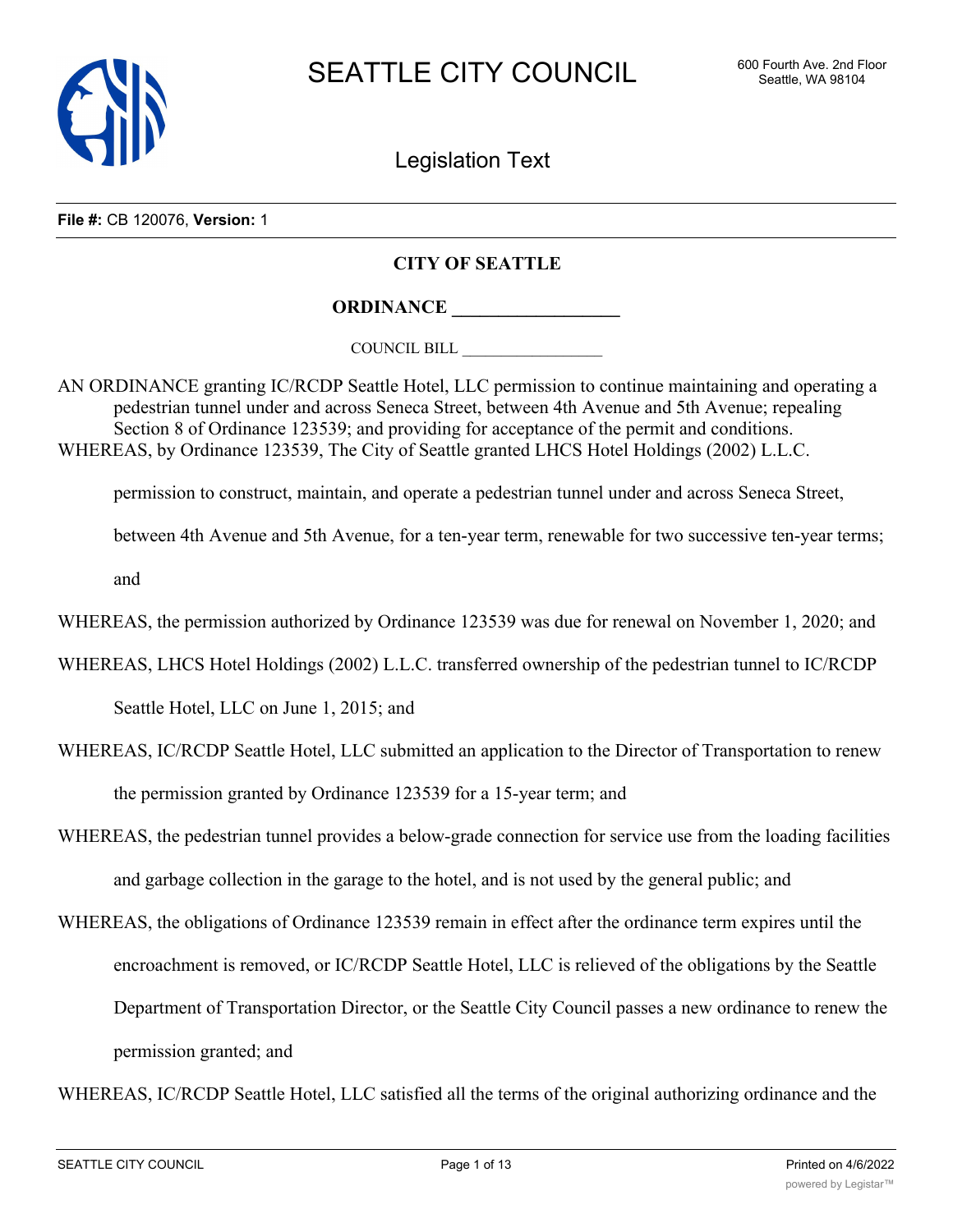Director of Transportation recommends that the term permit be renewed for 15 years subject to the terms identified in this ordinance; NOW, THEREFORE,

## **BE IT ORDAINED BY THE CITY OF SEATTLE AS FOLLOWS:**

Section 1. **Permission.** Subject to the terms and conditions of this ordinance, the City of Seattle ("City") grants permission (also referred to in this ordinance as a permit) to IC/RCDP Seattle Hotel, LLC, and its successors and assigns as approved by the Director of the Seattle Department of Transportation ("Director") according to Section 14 of this ordinance (the party named above and each such approved successor and assign are referred to as "Permittee"), to continue maintaining and operating an existing pedestrian tunnel under and across Seneca Street, between 4th Avenue and 5th Avenue. The pedestrian tunnel is adjacent in whole or in part to the properties legally described as:

Lots 1, 4, and the North 45 feet of Lot 5, Block 16, C.D. Boren's Addition, according to the plat thereof recorded in Volume 1 of Plats, page 25, in King County, Washington;

EXCEPT the Westerly 9 feet thereof condemned in King County Superior Court Cause No. 50320 for 4  $<sup>th</sup>$  Avenue as provided under Ordinance No. 13074 of the City of Seattle.</sup>

Section 2. **Term.** The permission granted to the Permittee is for a renewed term of 15 years starting on the effective date of this ordinance, and ending at 11:59 p.m. on the last day of the fifteenth year. Upon written application made by the Permittee at least one year before the expiration of the first term, the Director or City Council may renew the permit once, for a successive 15-year term, subject to the right of the City to require the removal of the pedestrian tunnel or to revise by ordinance any of the terms and conditions of the permission granted by this ordinance.

Section 3. **Protection of utilities.** The permission granted is subject to the Permittee bearing the expense of any protection, support, or relocation of existing utilities deemed necessary by the owners of the utilities, and the Permittee being responsible for any damage to the utilities due to the construction, repair, reconstruction, maintenance, operation, or removal of the pedestrian tunnel and for any consequential damages that may result from any damage to utilities or interruption in service caused by any of the foregoing.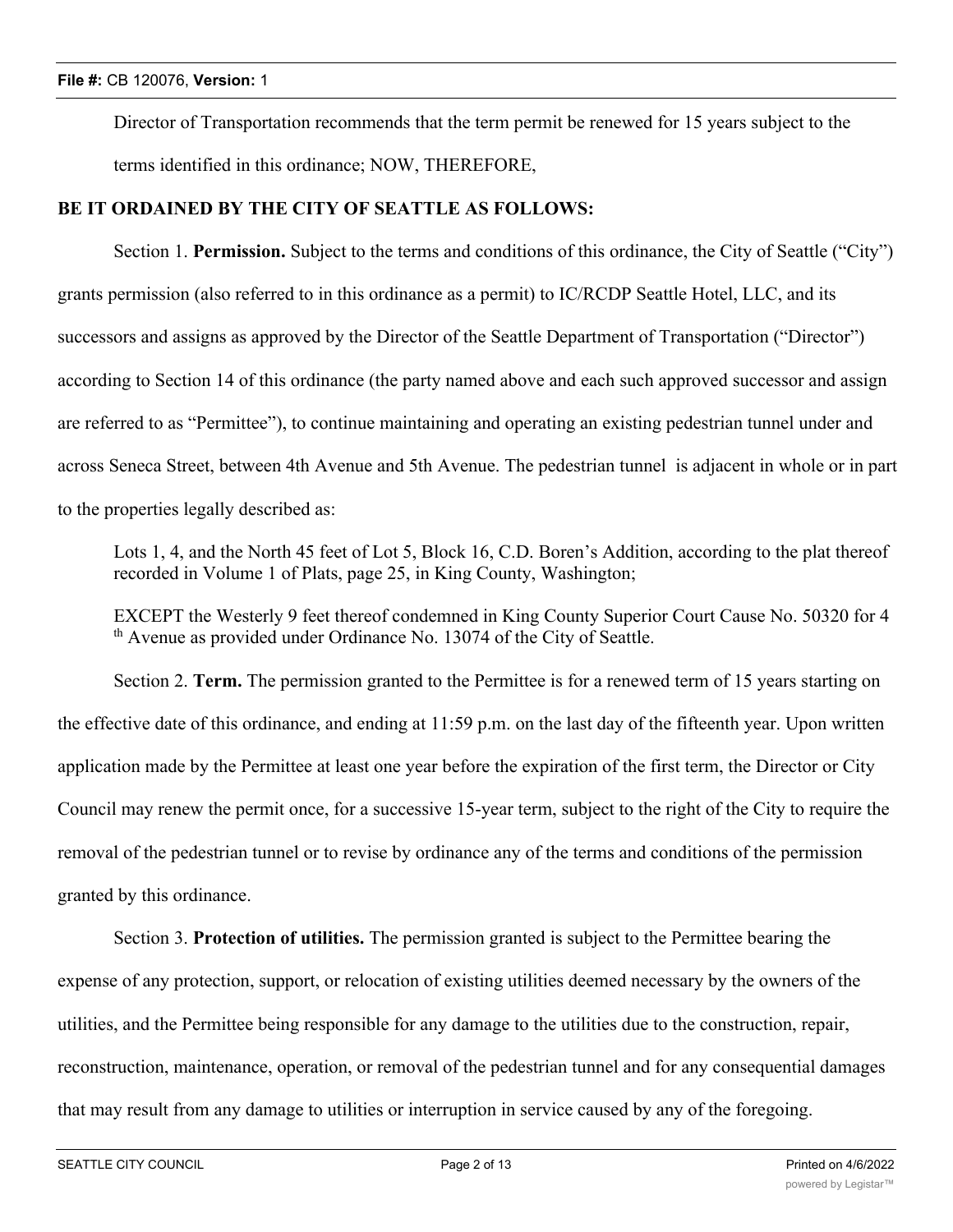Section 4. **Removal for public use or for cause.** The permission granted is subject to use of the street right-of-way or other public place (collectively, "public place") by the City and the public for travel, utility purposes, and other public uses or benefits. The City expressly reserves the right to deny renewal, or terminate the permission at any time prior to expiration of the initial term or any renewal term, and require the Permittee to remove the pedestrian tunnel, or any part thereof or installation on the public place, at the Permittee's sole cost and expense if:

A. The City Council determines by ordinance that the space occupied by the pedestrian tunnel is necessary for any public use or benefit or that the pedestrian tunnel interferes with any public use or benefit; or

B. The Director determines that use of the pedestrian tunnel has been abandoned; or

C. The Director determines that any term or condition of this ordinance has been violated, and the violation has not been corrected by the Permittee by the compliance date after a written request by the City to correct the violation (unless a notice to correct is not required due to an immediate threat to the health or safety of the public).

A City Council determination that the space is needed for, or the pedestrian tunnel interferes with, a public use or benefit is conclusive and final without any right of the Permittee to resort to the courts to adjudicate the matter.

Section 5. **Permittee's obligation to remove and restore.** If the permission granted is not renewed at the expiration of a term, or if the permission expires without an application for a new permission being granted, or if the City terminates the permission, then within 90 days after the expiration or termination of the permission, or prior to any earlier date stated in an ordinance or order requiring removal of the pedestrian tunnel, the Permittee shall, at its own expense, remove the pedestrian tunnel and all of the Permittee's equipment and property from the public place and replace and restore all portions of the public place that may have been disturbed for any part of the pedestrian tunnel in as good condition for public use as existed prior to construction of the pedestrian tunnel and in at least as good condition in all respects as the abutting portions of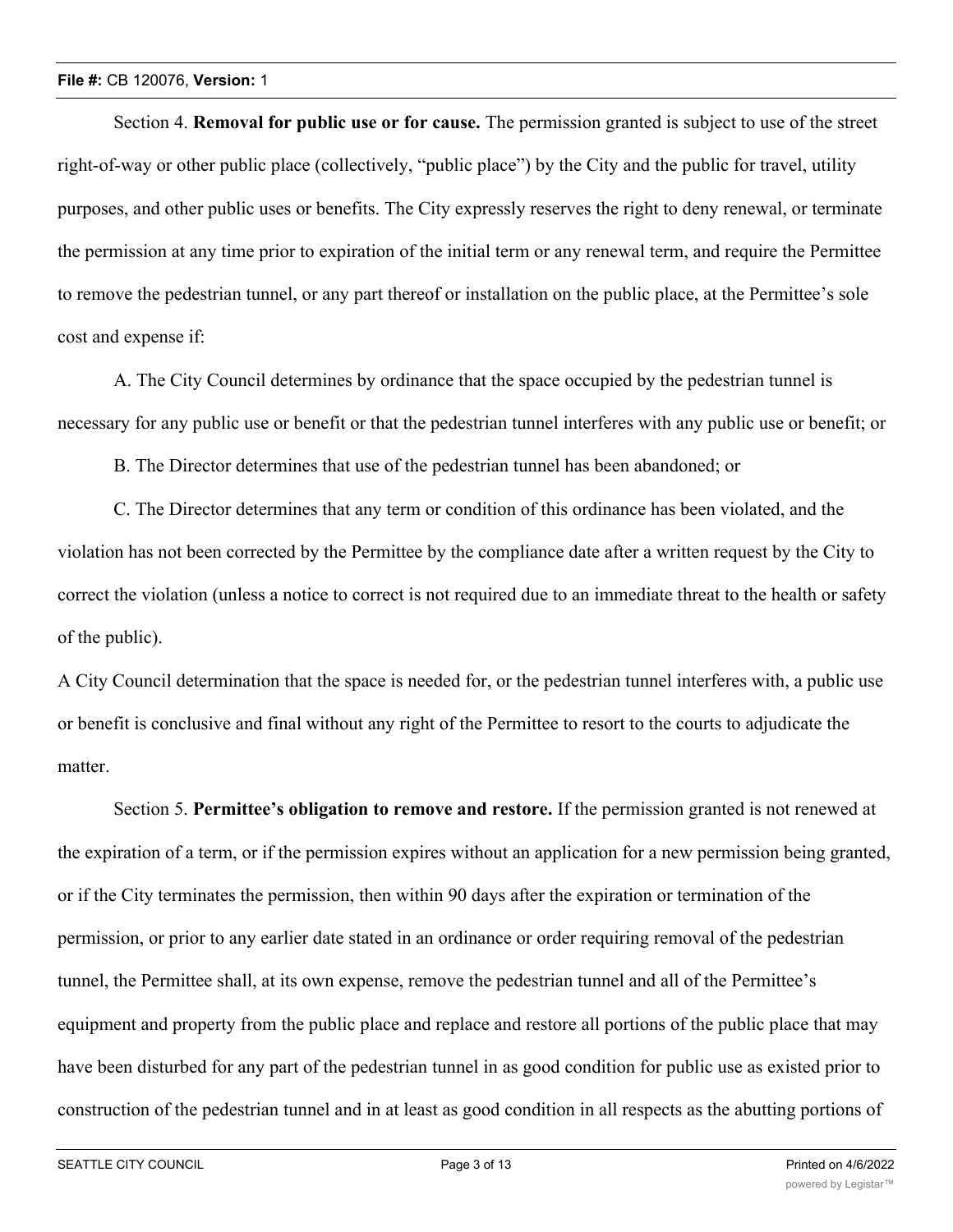the public place as required by Seattle Department of Transportation (SDOT) right-of-way restoration standards.

Failure to remove the pedestrian tunnel as required by this section is a violation of Chapter 15.90 of the Seattle Municipal Code (SMC) or successor provision; however, applicability of Chapter 15.90 does not eliminate any remedies available to the City under this ordinance or any other authority. If the Permittee does not timely fulfill its obligations under this section, the City may in its sole discretion remove the pedestrian tunnel and restore the public place at the Permittee's expense and collect such expense in any manner provided by law.

Upon the Permittee's completion of removal and restoration in accordance with this section, or upon the City's completion of the removal and restoration and the Permittee's payment to the City for the City's removal and restoration costs, the Director shall then issue a certification that the Permittee has fulfilled its removal and restoration obligations under this ordinance. Upon prior notice to the Permittee and entry of written findings that it is in the public interest, the Director may, in the Director's sole discretion, conditionally or absolutely excuse the Permittee from compliance with all or any of the Permittee's obligations under this section.

Section 6. **Repair or reconstruction.** The pedestrian tunnel shall remain the exclusive responsibility of the Permittee and the Permittee shall maintain the pedestrian tunnel in good and safe condition for the protection of the public. The Permittee shall not reconstruct or repair the pedestrian tunnel except in strict accordance with plans and specifications approved by the Director. The Director may, in the Director's judgment, order the pedestrian tunnel reconstructed or repaired at the Permittee's cost and expense: because of the deterioration of the pedestrian tunnel; because of the installation, construction, reconstruction, maintenance, operation, or repair of any municipally-owned public utilities; or for any other cause.

Section 7. **Failure to correct unsafe condition.** After written notice to the Permittee and failure of the Permittee to correct an unsafe condition within the time stated in the notice, the Director may order the pedestrian tunnel be removed at the Permittee's expense if the Director deems that the pedestrian tunnel creates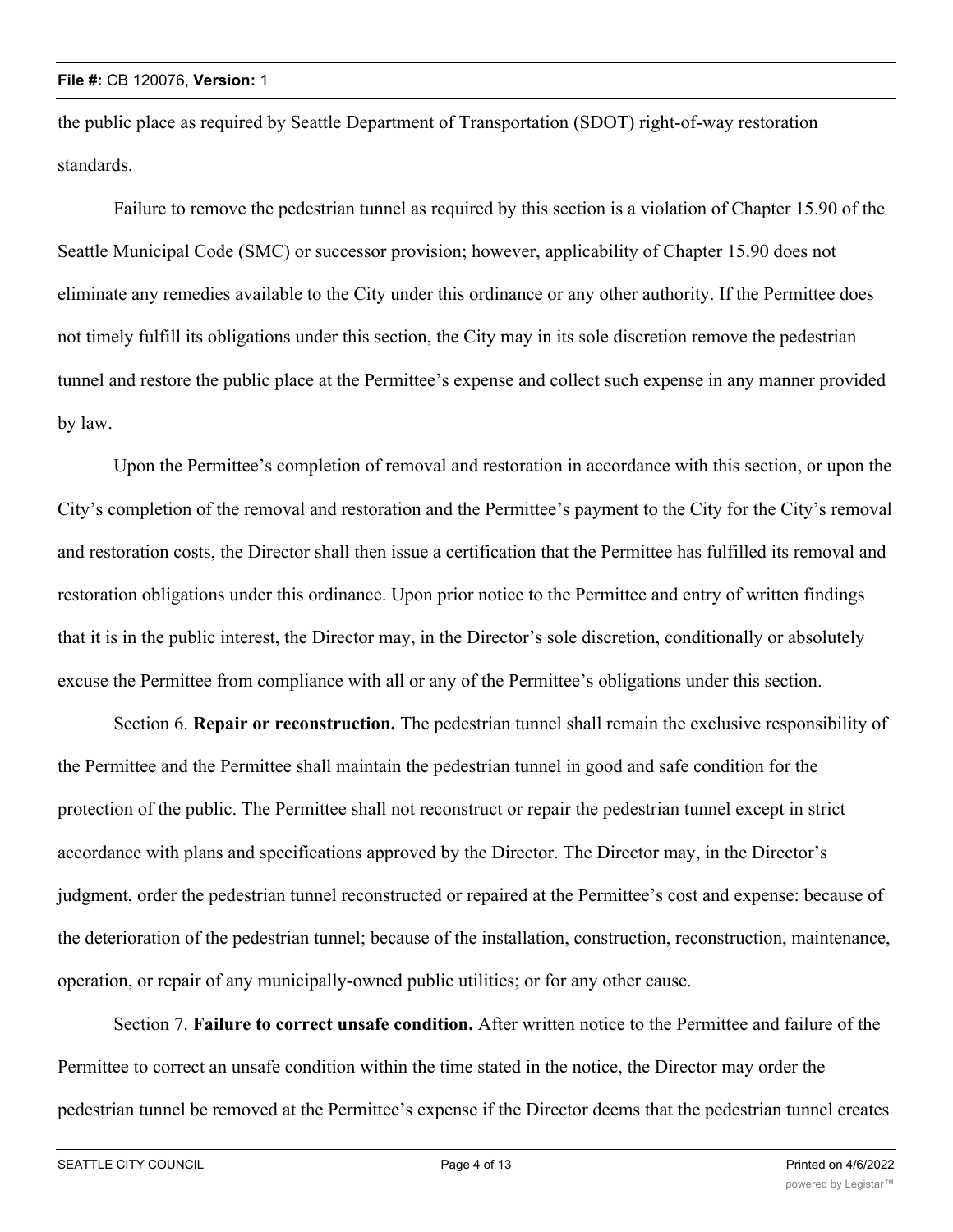a risk of injury to the public. If there is an immediate threat to the health or safety of the public, a notice to correct is not required.

Section 8. **Continuing obligations.** Notwithstanding termination or expiration of the permission granted, or removal of the pedestrian tunnel, the Permittee shall remain bound by all of its obligations under this ordinance until the Director has issued a certification that the Permittee has fulfilled its removal and restoration obligations under Section 5 of this ordinance, or the Seattle City Council passes a new ordinance to renew the permission granted and/or establish a new term. Notwithstanding the issuance of that certification, the Permittee shall continue to be bound by the obligations in Section 9 of this ordinance and shall remain liable for any unpaid fees assessed under Section 15 and Section 17 of this ordinance.

Section 9. **Release, hold harmless, indemnification, and duty to defend.** The Permittee, by accepting the terms of this ordinance, releases the City, its officials, officers, employees, and agents from any and all claims, actions, suits, liability, loss, costs, expense, attorneys' fees, or damages of every kind and description arising out of or by reason of the pedestrian tunnel or this ordinance, including but not limited to claims resulting from injury, damage, or loss to the Permittee or the Permittee's property.

The Permittee agrees to at all times defend, indemnify, and hold harmless the City, its officials, officers, employees, and agents from and against all claims, actions, suits, liability, loss, costs, expense, attorneys' fees, or damages of every kind and description, excepting only damages that may result from the sole negligence of the City, that may accrue to, be asserted by, or be suffered by any person or property including, without limitation, damage, death or injury to members of the public or to the Permittee's officers, agents, employees, contractors, invitees, tenants, tenants' invitees, licensees, or successors and assigns, arising out of or by reason of:

A. The existence, condition, construction, reconstruction, modification, maintenance, operation, use, or removal of the pedestrian tunnel, or any portion thereof, or the use, occupation, or restoration of the public place or any portion thereof by the Permittee or any other person or entity;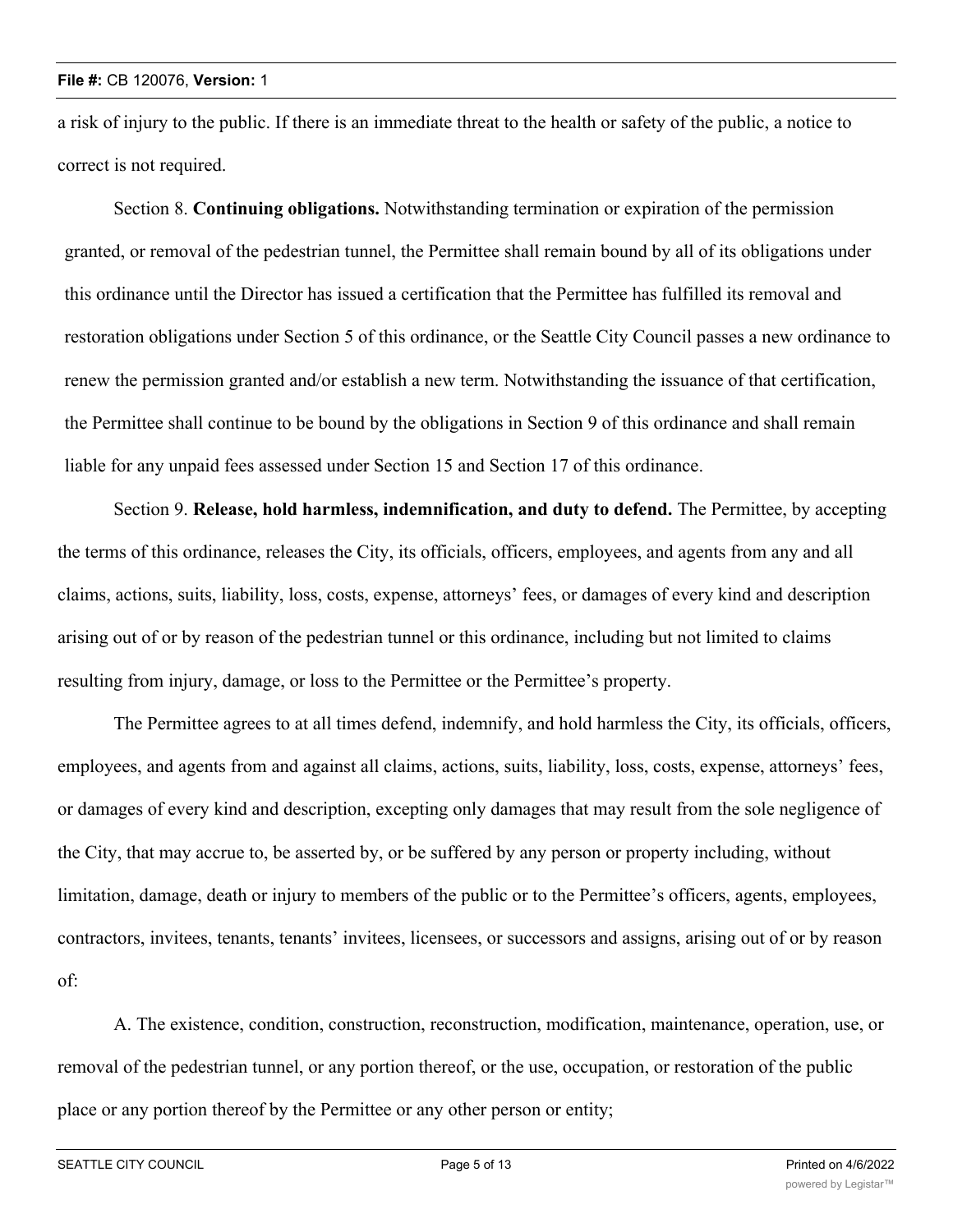B. Anything that has been done or may at any time be done by the Permittee by reason of this ordinance; or

C. The Permittee failing or refusing to strictly comply with every provision of this ordinance; or arising out of or by reason of the pedestrian tunnel or this ordinance in any other way.

If any suit, action, or claim of the nature described above is filed, instituted, or begun against the City, the Permittee shall upon notice from the City defend the City, with counsel acceptable to the City, at the sole cost and expense of the Permittee, and if a judgment is rendered against the City in any suit or action, the Permittee shall fully satisfy the judgment within 90 days after the action or suit has been finally determined, if determined adversely to the City. If it is determined by a court of competent jurisdiction that Revised Code of Washington (RCW) 4.24.115 applies to this ordinance, then in the event claims or damages are caused by or result from the concurrent negligence of the City, its agents, contractors, or employees, and the Permittee, its agents, contractors, or employees, this indemnity provision shall be valid and enforceable only to the extent of the negligence of the Permittee or the Permittee's agents, contractors, or employees.

Section 10. **Insurance.** For as long as the Permittee exercises any permission granted by this ordinance and until the Director has issued a certification that the Permittee has fulfilled its removal and restoration obligations under Section 5 of this ordinance, the Permittee shall obtain and maintain in full force and effect, at its own expense, insurance and/or self-insurance that protects the Permittee and the City from claims and risks of loss from perils that can be insured against under commercial general liability (CGL) insurance policies in conjunction with:

A. Construction, reconstruction, modification, operation, maintenance, use, existence, or removal of the pedestrian tunnel, or any portion thereof, as well as restoration of any disturbed areas of the public place in connection with removal of the pedestrian tunnel;

B. The Permittee's activity upon or the use or occupation of the public place described in Section 1 of this ordinance; and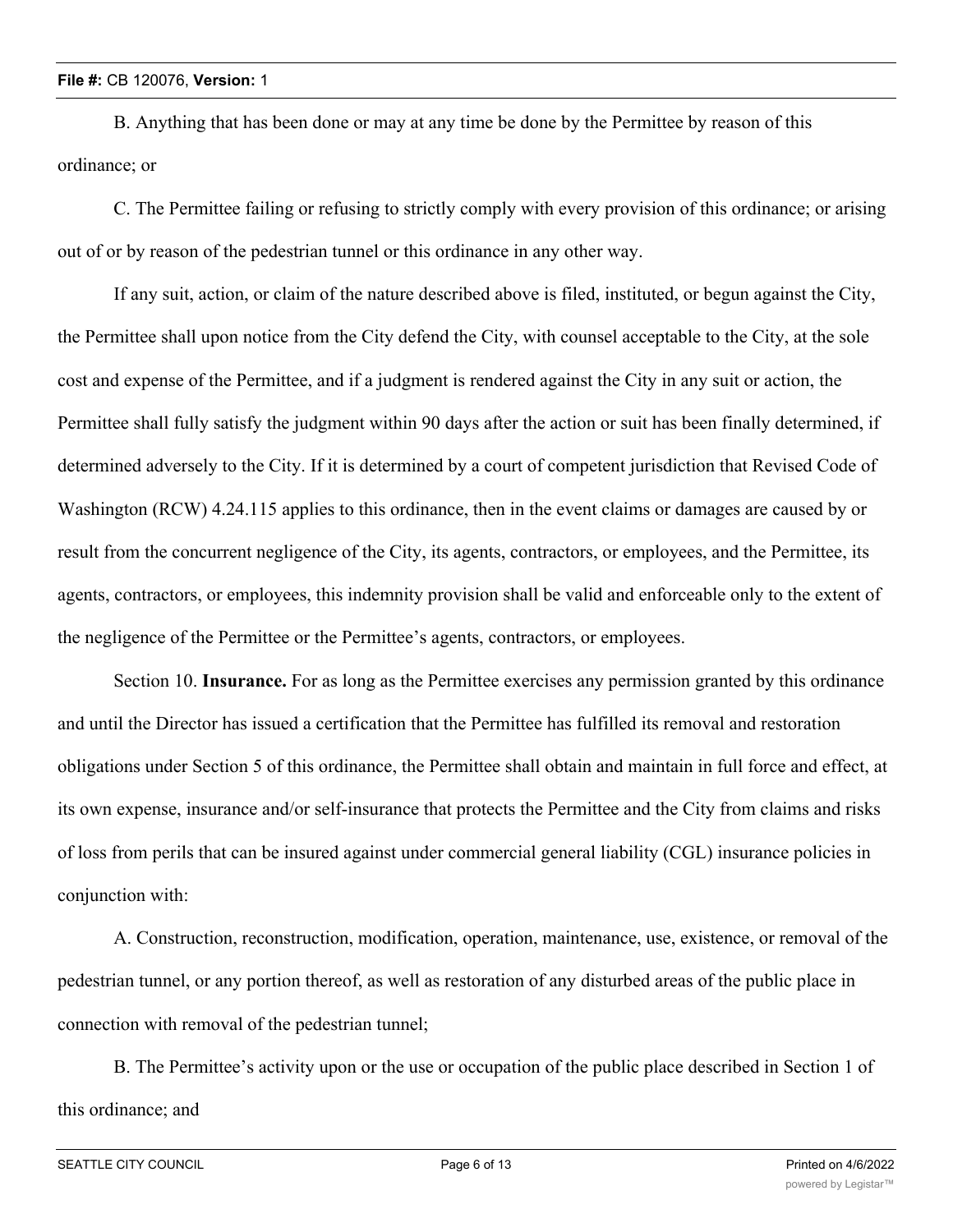C. Claims and risks in connection with activities performed by the Permittee by virtue of the permission granted by this ordinance.

Minimum insurance requirements are CGL insurance written on an occurrence form at least as broad as the Insurance Services Office (ISO) CG 00 01. The City requires insurance coverage to be placed with an insurer admitted and licensed to conduct business in Washington State or with a surplus lines carrier pursuant to chapter 48.15 RCW. If coverage is placed with any other insurer or is partially or wholly self-insured, such insurer(s) or self-insurance is subject to approval by the City's Risk Manager.

Minimum limits of liability shall be \$5,000,000 per Occurrence; \$10,000,000 General Aggregate; \$5,000,000 Products/Completed Operations Aggregate, including Premises Operations; Personal/Advertising Injury; Contractual Liability. Coverage shall include the "City of Seattle, its officers, officials, employees and agents" as additional insureds for primary and non-contributory limits of liability subject to a Separation of Insureds clause.

Within 60 days after the effective date of this ordinance, the Permittee shall provide to the City, or cause to be provided, certification of insurance coverage including an actual copy of the blanket or designated additional insured policy provision per the ISO CG 20 12 endorsement or equivalent. The insurance coverage certification shall be delivered or sent to the Director or to SDOT at an address as the Director may specify in writing from time to time. The Permittee shall provide a certified complete copy of the insurance policy to the City promptly upon request.

If the Permittee is self-insured, a letter of certification from the Corporate Risk Manager may be submitted in lieu of the insurance coverage certification required by this ordinance, if approved in writing by the City's Risk Manager. The letter of certification must provide all information required by the City's Risk Manager and document, to the satisfaction of the City's Risk Manager, that self-insurance equivalent to the insurance requirements of this ordinance is in force. After a self-insurance certification is approved, the City may from time to time subsequently require updated or additional information. The approved self-insured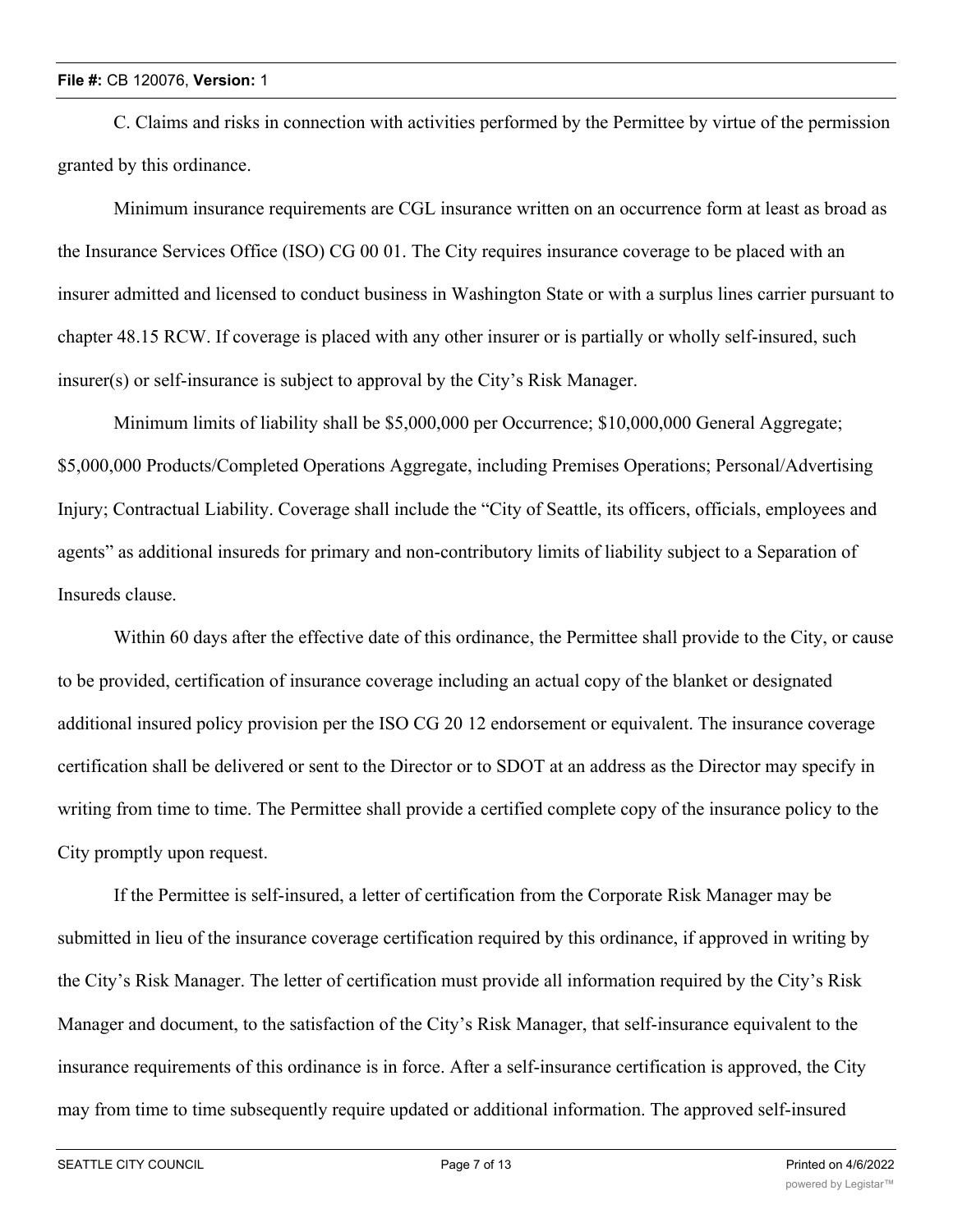Permittee must provide 30 days' prior notice of any cancellation or material adverse financial condition of its self-insurance program. The City may at any time revoke approval of self-insurance and require the Permittee to obtain and maintain insurance as specified in this ordinance.

In the event that the Permittee assigns or transfers the permission granted by this ordinance, the Permittee shall maintain in effect the insurance required under this section until the Director has approved the assignment or transfer pursuant to Section 14 of this ordinance.

Section 11. **Contractor insurance.** The Permittee shall contractually require that any and all of its contractors performing work on any premises contemplated by this permit name the "City of Seattle, its officers, officials, employees and agents" as additional insureds for primary and non-contributory limits of liability on all CGL, Automobile and Pollution liability insurance and/or self-insurance. The Permittee shall also include in all contract documents with its contractors a third-party beneficiary provision extending to the City construction indemnities and warranties granted to the Permittee.

Section 12. **Performance bond.** Within 60 days after the effective date of this ordinance, the Permittee shall deliver to the Director for filing with the City Clerk a sufficient bond executed by a surety company authorized and qualified to do business in the State of Washington, in the amount of \$40,000 and conditioned with a requirement that the Permittee shall comply with every provision of this ordinance and with every order the Director issues under this ordinance. The Permittee shall ensure that the bond remains in effect until the Director has issued a certification that the Permittee has fulfilled its removal and restoration obligations under Section 5 of this ordinance. An irrevocable letter of credit approved by the Director in consultation with the City Attorney's Office may be substituted for the bond. In the event that the Permittee assigns or transfers the permission granted by this ordinance, the Permittee shall maintain in effect the bond or letter of credit required under this section until the Director has approved the assignment or transfer pursuant to Section 14 of this ordinance.

Section 13. **Adjustment of insurance and bond requirements.** The Director may adjust minimum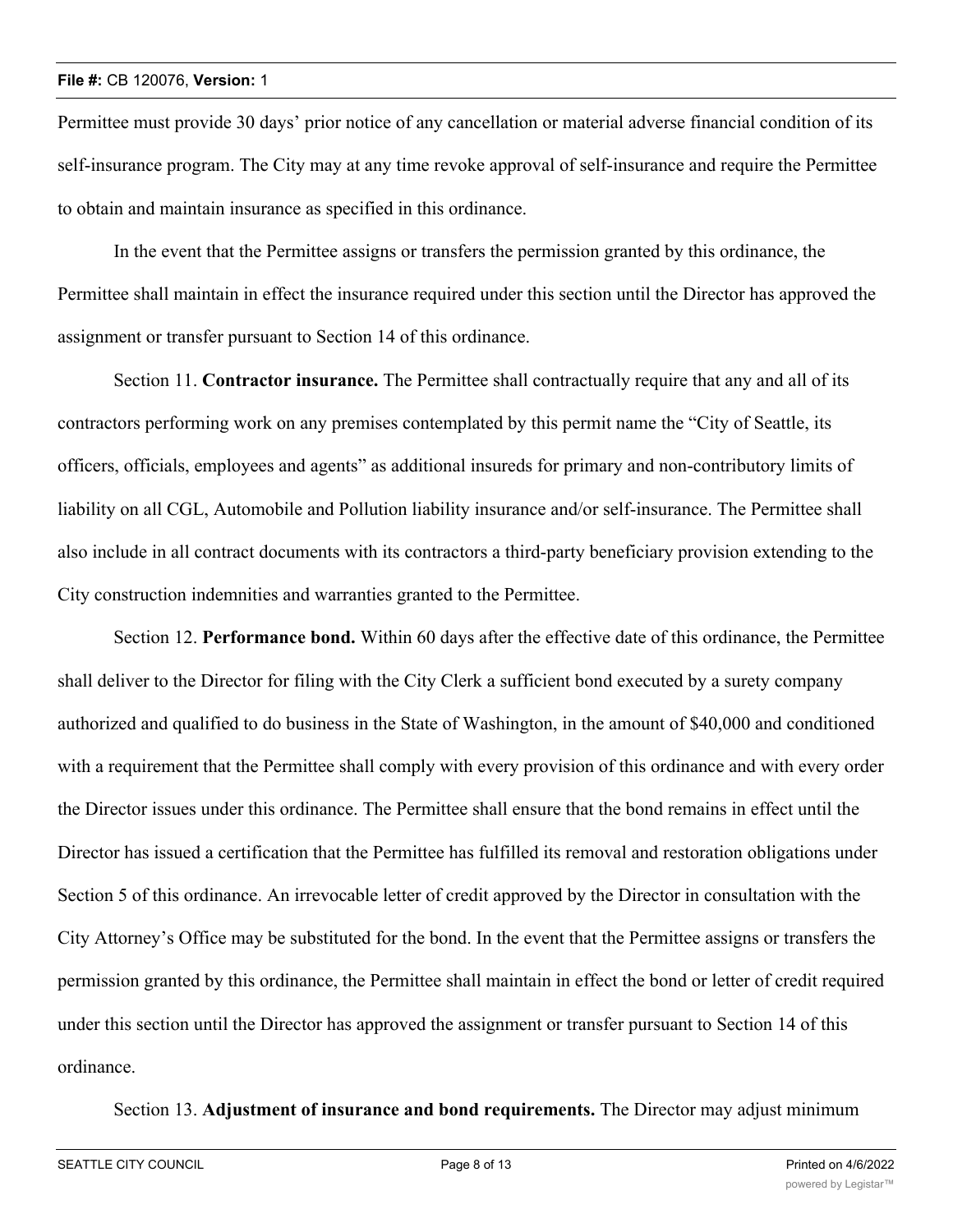liability insurance levels and surety bond requirements during the term of this permission. If the Director determines that an adjustment is necessary to fully protect the interests of the City, the Director shall notify the Permittee of the new requirements in writing. The Permittee shall, within 60 days of the date of the notice, provide proof of the adjusted insurance and surety bond levels to the Director.

Section 14. **Consent for and conditions of assignment or transfer.** When the Property is transferred, the permission granted by this ordinance shall be assignable and transferable by operation of law pursuant to Section 20 of this ordinance. Continued occupation of the right-of-way constitutes the Permittee's acceptance of the terms of this ordinance, and the new owner shall be conferred with the rights and obligations of the Permittee by this ordinance. Other than a transfer to a new owner of the Property, the Permittee shall not transfer, assign, mortgage, pledge, or encumber the same without the Director's consent, which the Director shall not unreasonably refuse. The Director may approve assignment or transfer of the permission granted by this ordinance to a successor entity only if the successor or assignee has provided, at the time of the assignment or transfer, the bond and certification of insurance coverage required under this ordinance; and has paid any fees due under Section 15 and Section 17 of this ordinance. Upon the Director's approval of an assignment or transfer, the rights and obligations conferred on the Permittee by this ordinance shall be conferred on the successors and assigns. Any person or entity seeking approval for an assignment or transfer of the permission granted by this ordinance shall provide the Director with a description of the current and anticipated use of the pedestrian tunnel.

Section 15. **Inspection fees.** The Permittee shall, as provided by SMC Chapter 15.76 or successor provision, pay the City the amounts charged by the City to inspect the pedestrian tunnel during construction, reconstruction, repair, annual safety inspections, and at other times deemed necessary by the City. An inspection or approval of the pedestrian tunnel by the City shall not be construed as a representation, warranty, or assurance to the Permittee or any other person as to the safety, soundness, or condition of the Pedestrian tunnel. Any failure by the City to require correction of any defect or condition shall not in any way limit the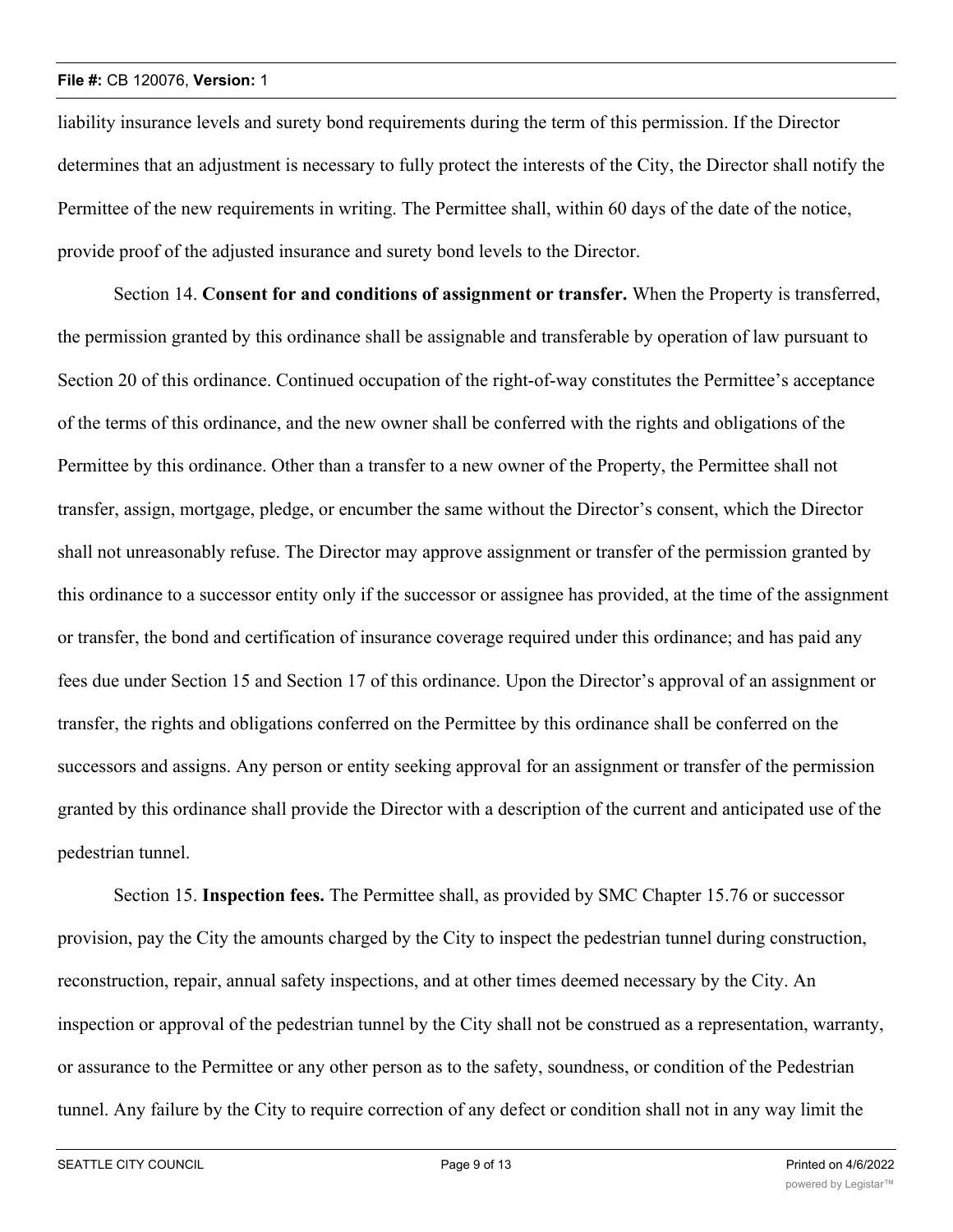responsibility or liability of the Permittee.

Section 16. **Inspection reports.** The Permittee shall submit to the Director, or to SDOT at an address specified by the Director, an inspection report that:

A. Describes the physical dimensions and condition of all load-bearing elements;

B. Describes any damages or possible repairs to any element of the pedestrian tunnel;

C. Prioritizes all repairs and establishes a timeframe for making repairs; and

D. Is stamped by a professional structural engineer licensed in the State of Washington.

A report meeting the foregoing requirements shall be submitted within 60 days after the effective date of this ordinance; subsequent reports shall be submitted every two years, provided that, in the event of a natural disaster or other event that may have damaged the pedestrian tunnel, the Director may require that additional reports be submitted by a date established by the Director. The Permittee has the duty of inspecting and maintaining the pedestrian tunnel. The responsibility to submit structural inspection reports periodically or as required by the Director does not waive or alter any of the Permittee's other obligations under this ordinance. The receipt of any reports by the Director shall not create any duties on the part of the Director. Any failure by the Director to require a report, or to require action after receipt of any report, shall not waive or limit the obligations of the Permittee.

Section 17. **Annual fee.** Beginning on the effective date of this ordinance the Permittee shall pay an Issuance Fee, and annually thereafter, the Permittee shall promptly pay to the City, upon statements or invoices issued by the Director, an Annual Renewal Fee, and an Annual Use and Occupation fee of \$16,367.97, or as adjusted annually thereafter, for the privileges granted by this ordinance.

Adjustments to the Annual Use and Occupation Fee shall be made in accordance with a term permit fee schedule adopted by the City Council and may be made every year. In the absence of a schedule, the Director may only increase or decrease the previous year's fee to reflect any inflationary changes so as to charge the fee in constant dollar terms. This adjustment will be calculated by adjusting the previous year's fee by the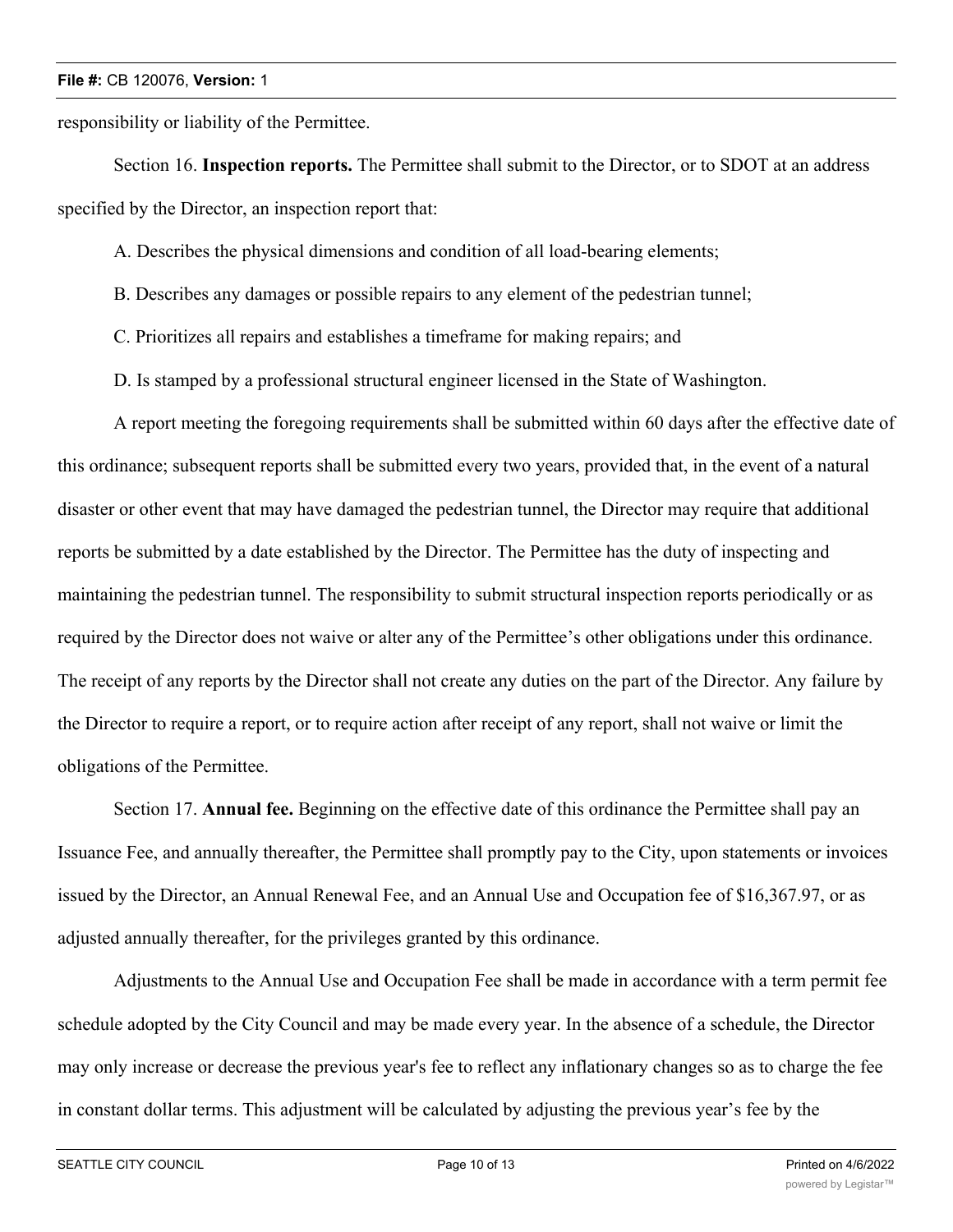percentage change between the two most recent year-end values available for the Consumer Price Index for the Seattle-Tacoma-Bellevue Area, All Urban Consumers, All Products, Not Seasonally Adjusted. Permittee shall pay any other applicable fees, including fees for reviewing applications to renew the permit after expiration of the first term. All payments shall be made to the City Finance Director for credit to the Transportation Fund.

Section 18. **Compliance with other laws.** The Permittee shall construct, maintain, and operate the pedestrian tunnel in compliance with all applicable federal, state, County, and City laws and regulations. Without limitation, in all matters pertaining to the pedestrian tunnel, the Permittee shall comply with the City's laws prohibiting discrimination in employment and contracting including Seattle's Fair Employment Practices Ordinance, Chapter 14.04, and Fair Contracting Practices code, Chapter 14.10 (or successor provisions).

Section 19. **Acceptance of terms and conditions.** The Permittee shall provide evidence of insurance coverage required by Section 10 of this ordinance, the bond as required by Section 12 of this ordinance, and the covenant agreement required by Section 20 of this ordinance within 60 days after the effective date of this ordinance. Continued occupation of the right-of-way constitutes the Permittee's acceptance of the terms of this ordinance.

Section 20. **Obligations run with the Property.** The obligations and conditions imposed on the Permittee by and through this ordinance are covenants that run with the land and bind subsequent owners of the property adjacent to the pedestrian tunnel and legally described in Section 1 of this ordinance (the "Property"), regardless of whether the Director has approved assignment or transfer of the permission granted herein to such subsequent owner(s). At the request of the Director, the Permittee shall provide to the Director a current title report showing the identity of all owner(s) of the Property and all encumbrances on the Property. The Permittee shall, within 60 days of the effective date of this ordinance, and prior to conveying any interest in the Property, deliver to the Director upon a form to be supplied by the Director, a covenant agreement imposing the obligations and conditions set forth in this ordinance, signed and acknowledged by the Permittee and any other owner(s) of the Property and recorded with the King County Recorder's Office. The Director shall file the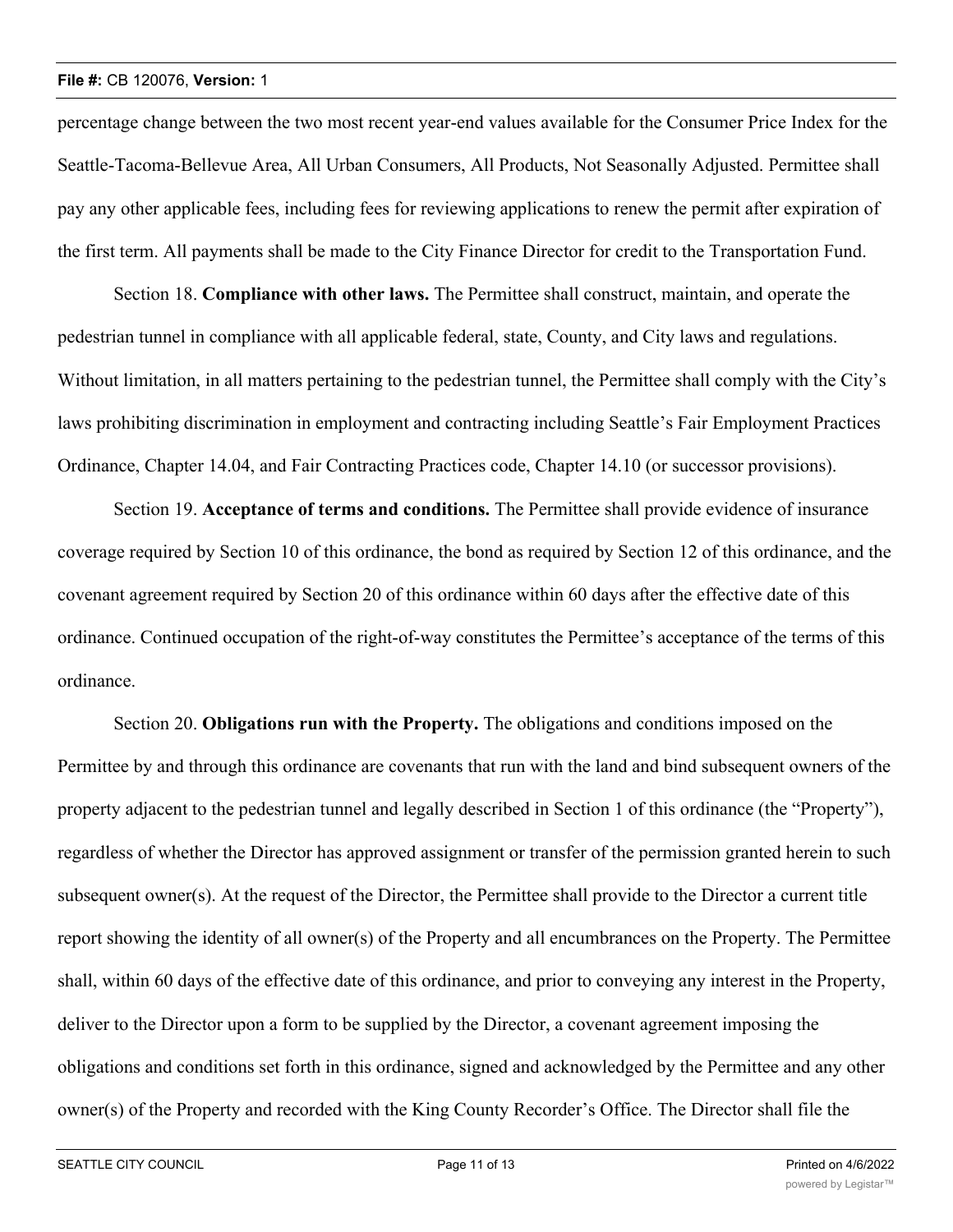recorded covenant agreement with the City Clerk. The covenant agreement shall reference this ordinance by its ordinance number. At the request of the Director, Permittee shall cause encumbrances on the Property to be subordinated to the covenant agreement.

Section 21. **Repeal of Section 8 of Ordinance 123539.** Section 8 of Ordinance 123539 is repealed.

Section 22. **Section titles.** Section titles are for convenient reference only and do not modify or limit the text of a section.

Section 23. This ordinance shall take effect and be in force 30 days after its approval by the Mayor, but if not approved and returned by the Mayor within ten days after presentation, it shall take effect as provided by Seattle Municipal Code Section 1.04.020.

| Passed by the City Council the                           | day of | , 2021, and signed by |
|----------------------------------------------------------|--------|-----------------------|
| me in open session in authentication of its passage this | day of | 2021.                 |

President of the City Council

Approved / returned unsigned / vetoed this day of  $\qquad \qquad$ , 2021.

Jenny A. Durkan, Mayor

Filed by me this day of 3021.